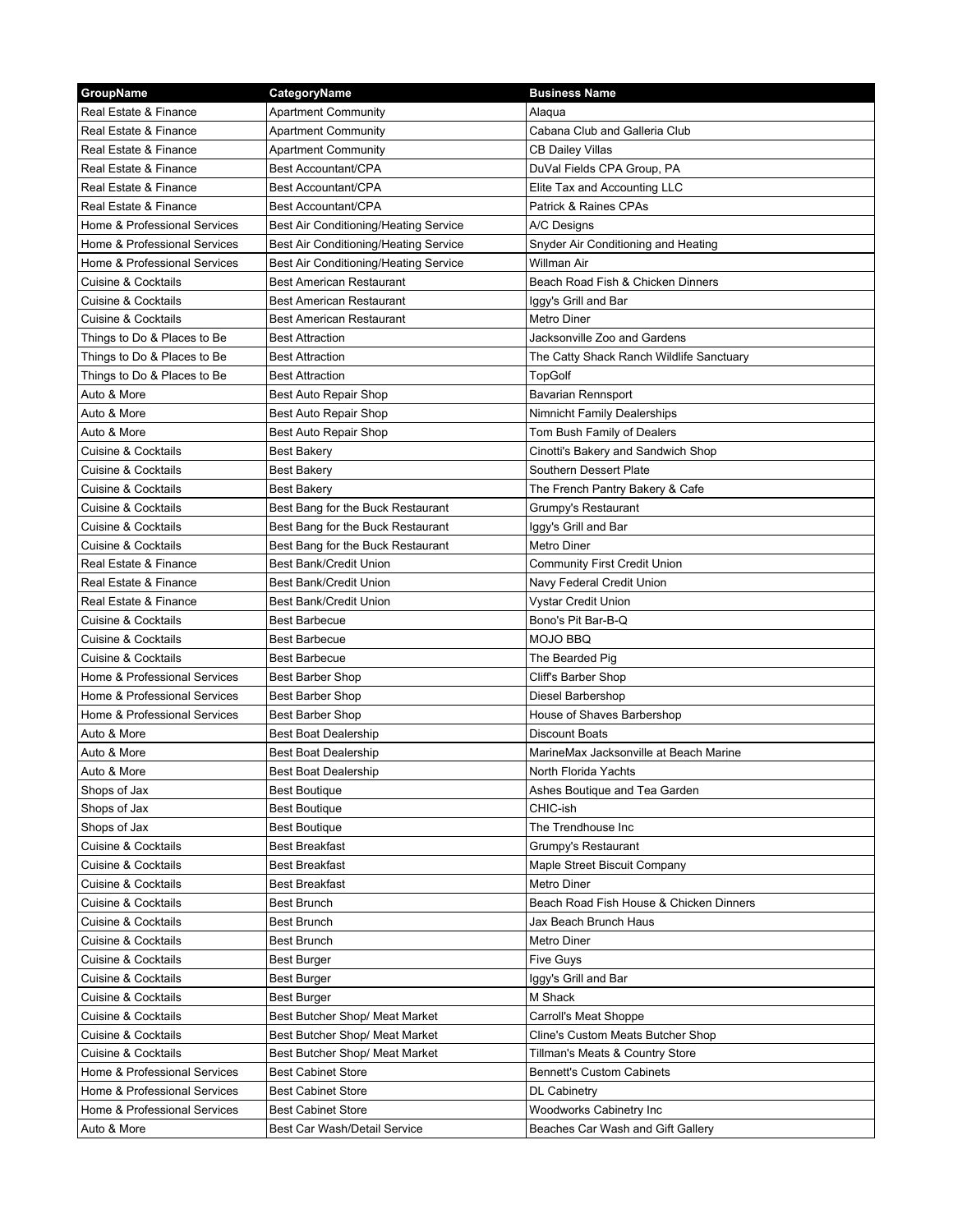| Auto & More                    | Best Car Wash/Detail Service          | <b>Bubbles Car Wash</b>                                        |
|--------------------------------|---------------------------------------|----------------------------------------------------------------|
| Auto & More                    | Best Car Wash/Detail Service          | Camel Premium Express Car Wash                                 |
| Home & Professional Services   | Best Carpet Cleaning Company          | First Coast Home Pros                                          |
| Home & Professional Services   | Best Carpet Cleaning Company          | Oxi Fresh Carpet Cleaning                                      |
| Home & Professional Services   | Best Carpet Cleaning Company          | Zerorez Jacksonville                                           |
| <b>Cuisine &amp; Cocktails</b> | Best Carry Out/Take Out               | Clara's Tidbits                                                |
| <b>Cuisine &amp; Cocktails</b> | Best Carry Out/Take Out               | Metro Diner                                                    |
| <b>Cuisine &amp; Cocktails</b> | Best Carry Out/Take Out               | Vito's Italian Restaurant                                      |
| Home & Professional Services   | <b>Best Caterer</b>                   | Catering by Liz Granamyer                                      |
| Home & Professional Services   | <b>Best Caterer</b>                   | The 3 G's Grilled & Soul Food Catering, LLC                    |
| Home & Professional Services   | <b>Best Caterer</b>                   | Village Bread Cafe                                             |
| Cuisine & Cocktails            | <b>Best Chef</b>                      | DeJuan Roy, Alhambra Theatre & Dining                          |
| <b>Cuisine &amp; Cocktails</b> | <b>Best Chef</b>                      | Dennis Chan, Blue Bamboo                                       |
| <b>Cuisine &amp; Cocktails</b> | <b>Best Chef</b>                      | Giulio Teresi, Vito's Italian Restaurant                       |
| Home & Professional Services   | Best Child Care Facility/Pre-K        | Bartram Academy                                                |
| Home & Professional Services   | Best Child Care Facility/Pre-K        | Chappell Schools                                               |
| Home & Professional Services   | Best Child Care Facility/Pre-K        | Rosewood Academy                                               |
| Shops of Jax                   | <b>Best Children's Store</b>          | Hobbie Horse                                                   |
| Shops of Jax                   | <b>Best Children's Store</b>          | KYDS Children's Boutique                                       |
| Shops of Jax                   | <b>Best Children's Store</b>          | Once Upon A Child                                              |
| Health & Well Being            | <b>Best Chiropractic Practice</b>     | Amazing Spine Care                                             |
| Health & Well Being            | <b>Best Chiropractic Practice</b>     | Physical Healthcare of Jacksonville                            |
| Health & Well Being            | <b>Best Chiropractic Practice</b>     | <b>Revolution Chiropractic</b>                                 |
| Home & Professional Services   | <b>Best Cleaning/Maid Service</b>     | Bee Clean 360, LLC                                             |
| Home & Professional Services   | <b>Best Cleaning/Maid Service</b>     | First Coast Home Pros                                          |
| Home & Professional Services   | <b>Best Cleaning/Maid Service</b>     | Molly Maid                                                     |
| Cuisine & Cocktails            | <b>Best Coffee Shop</b>               | <b>Bold Bean Coffee Roasters</b>                               |
| Cuisine & Cocktails            | <b>Best Coffee Shop</b>               | Southern Grounds                                               |
| Cuisine & Cocktails            | <b>Best Coffee Shop</b>               | Vagabond Coffee                                                |
| Things to Do & Places to Be    | Best Concert/Event of 2019/20         | Kenny Chesney                                                  |
| Things to Do & Places to Be    | Best Concert/Event of 2019/20         | Romanza                                                        |
| Things to Do & Places to Be    | Best Concert/Event of 2019/20         | The Rolling Stones                                             |
| Health & Well Being            | <b>Best Cosmetic Surgery Practice</b> | First Coast Plastic Surgery: David N. Csikai, MD               |
| Health & Well Being            | <b>Best Cosmetic Surgery Practice</b> | Jacksonville Plastic Surgery Center, office of Dr. John J. Obi |
| Health & Well Being            | <b>Best Cosmetic Surgery Practice</b> | Ponte Vedra Plastic Surgery                                    |
| Health & Well Being            | <b>Best Dental Practice</b>           | Doctors Lake Family Dental                                     |
| Health & Well Being            | <b>Best Dental Practice</b>           | <b>Harbour Dental Care</b>                                     |
| Health & Well Being            | <b>Best Dental Practice</b>           | Weaver & Stratton                                              |
| Health & Well Being            | <b>Best Dermatology Practice</b>      | Advanced Dermatology and Cosmetic Surgery                      |
| Health & Well Being            | <b>Best Dermatology Practice</b>      | First Coast Dermatology                                        |
| Health & Well Being            | <b>Best Dermatology Practice</b>      | Park Avenue Dermatology                                        |
| <b>Cuisine &amp; Cocktails</b> | <b>Best Dessert</b>                   | <b>Biscottis</b>                                               |
| Cuisine & Cocktails            | <b>Best Dessert</b>                   | Southern Dessert Plate                                         |
| Cuisine & Cocktails            | <b>Best Dessert</b>                   | The French Pantry                                              |
| Cuisine & Cocktails            | <b>Best Diner</b>                     | Beach Diner                                                    |
| Cuisine & Cocktails            | <b>Best Diner</b>                     | Grumpy's Restaurant                                            |
| Cuisine & Cocktails            | <b>Best Diner</b>                     | Metro Diner                                                    |
| Cuisine & Cocktails            | <b>Best Donuts</b>                    | Cinotti's Bakery and Sandwich Shop                             |
| Cuisine & Cocktails            | <b>Best Donuts</b>                    | Mini Bar Donuts                                                |
| Cuisine & Cocktails            | <b>Best Donuts</b>                    | The Donut Shoppe                                               |
| Home & Professional Services   | <b>Best Dry Cleaner</b>               | Grove Park Cleaners                                            |
| Home & Professional Services   | <b>Best Dry Cleaner</b>               | Oceanside Cleaners                                             |
|                                |                                       |                                                                |
| Home & Professional Services   | <b>Best Dry Cleaner</b>               | San Jose Square Cleaners                                       |
| Shops of Jax                   | Best E-Cig/Vapor Store                | All Day Vape                                                   |
| Shops of Jax                   | Best E-Cig/Vapor Store                | Big House Of Vapors                                            |
| Shops of Jax                   | Best E-Cig/Vapor Store                | New Leaf                                                       |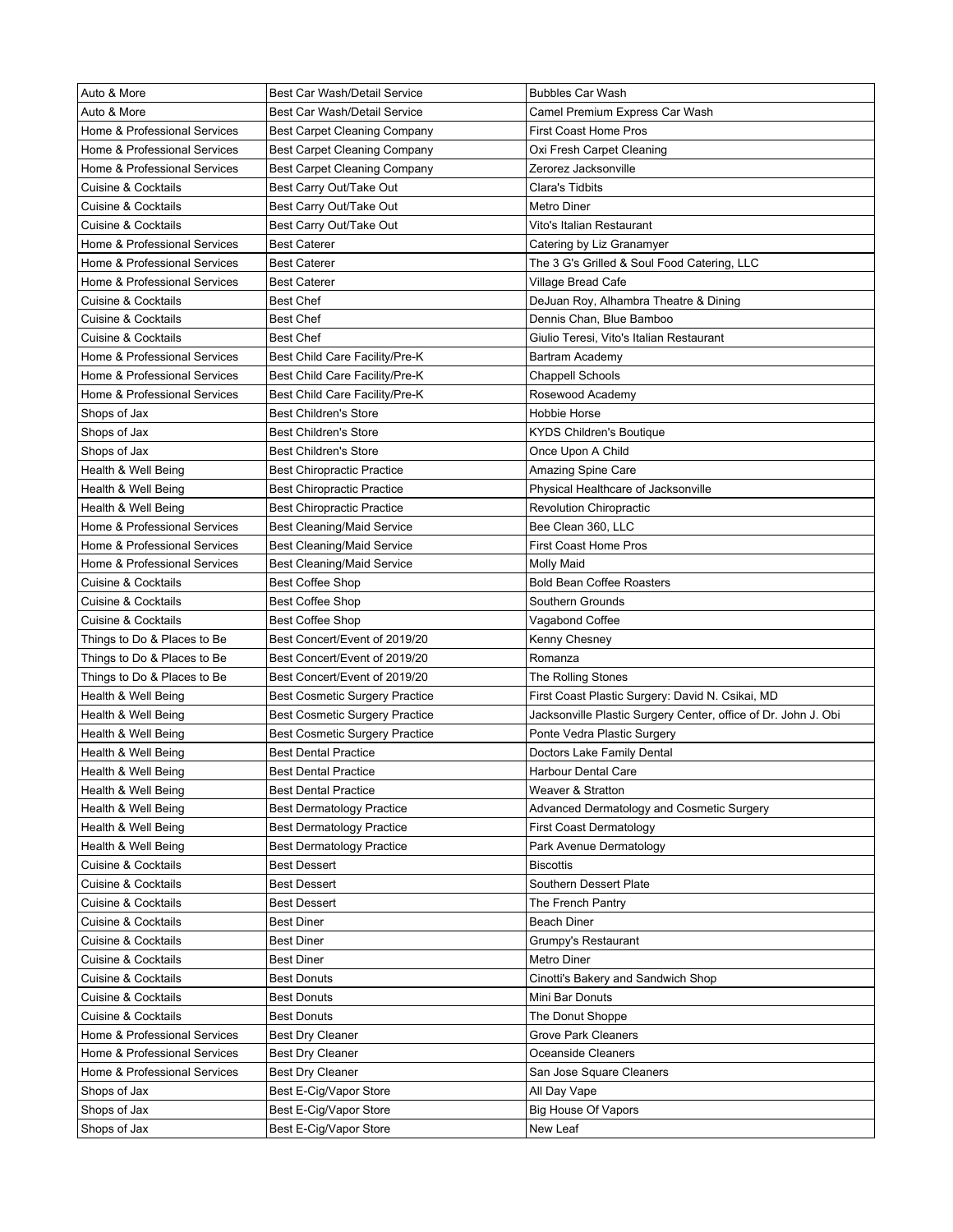| Health & Well Being            | <b>Best Eye Care Practice</b>                  | Atlantic Eye Institute                                     |
|--------------------------------|------------------------------------------------|------------------------------------------------------------|
| Health & Well Being            | <b>Best Eye Care Practice</b>                  | Clay Eye Physicians & Surgeons                             |
| Health & Well Being            | <b>Best Eye Care Practice</b>                  | Florida Eye Specialists                                    |
| Cuisine & Cocktails            | <b>Best Family Restaurant</b>                  | Beach Road Fish House & Chicken Dinners                    |
| Cuisine & Cocktails            | <b>Best Family Restaurant</b>                  | lggy's Grill and Bar                                       |
| Cuisine & Cocktails            | <b>Best Family Restaurant</b>                  | Vito's Italian Restaurant                                  |
| Cuisine & Cocktails            | Best Farm to Table/Locally Supplied Restaurant | <b>Black Sheep Restaurant</b>                              |
| Cuisine & Cocktails            | Best Farm to Table/Locally Supplied Restaurant | Congaree and Penn                                          |
| Cuisine & Cocktails            | Best Farm to Table/Locally Supplied Restaurant | Orsay                                                      |
| Things to Do & Places to Be    | <b>Best Farmers Market</b>                     | Beach Blvd Flea Market                                     |
| Things to Do & Places to Be    | <b>Best Farmers Market</b>                     | Jacksonville Farmers Market                                |
| Things to Do & Places to Be    | <b>Best Farmers Market</b>                     | <b>Riverside Arts Market</b>                               |
| Things to Do & Places to Be    | Best Fitness Center/Gym                        | Bailey's Health & Fitness                                  |
| Things to Do & Places to Be    | Best Fitness Center/Gym                        | iLoveKickboxing                                            |
| Things to Do & Places to Be    | Best Fitness Center/Gym                        | PhysWell Fitness & Rehab                                   |
| Home & Professional Services   | <b>Best Flooring Store</b>                     | About Floors N More                                        |
| Home & Professional Services   | <b>Best Flooring Store</b>                     | Carpet One                                                 |
| Home & Professional Services   | <b>Best Flooring Store</b>                     | Mike Nakhel Flooring                                       |
| Home & Professional Services   | <b>Best Florist</b>                            | Arlington Flower Shop                                      |
| Home & Professional Services   | <b>Best Florist</b>                            | <b>Bonnie's Floral Designs</b>                             |
| Home & Professional Services   | <b>Best Florist</b>                            | Kuhn Flowers                                               |
| <b>Cuisine &amp; Cocktails</b> | <b>Best Food Truck</b>                         | <b>Fusion Food Truck</b>                                   |
| <b>Cuisine &amp; Cocktails</b> | <b>Best Food Truck</b>                         | Tasty Dog                                                  |
| <b>Cuisine &amp; Cocktails</b> | <b>Best Food Truck</b>                         | The Happy Grilled Cheese                                   |
| Shops of Jax                   | Best Formal Wear/Bridal Shop                   | <b>French Novelty</b>                                      |
| Shops of Jax                   | Best Formal Wear/Bridal Shop                   | Love, a Bridal Boutique                                    |
| Shops of Jax                   | Best Formal Wear/Bridal Shop                   | White Magnolia                                             |
| Shops of Jax                   | <b>Best Furniture Store</b>                    | Ashley Furniture HomeStore                                 |
| Shops of Jax                   | <b>Best Furniture Store</b>                    | Jacksonville Furniture Mart                                |
| Shops of Jax                   | <b>Best Furniture Store</b>                    | Woodchuck's Fine Furniture & Decor                         |
| Shops of Jax                   | Best Garden Shop/Nursery                       | Earth Works Garden & Maintenance                           |
| Shops of Jax                   | Best Garden Shop/Nursery                       | Hagan Ace Hardware                                         |
| Shops of Jax                   | Best Garden Shop/Nursery                       | Liberty Landscape Supply at Trad's                         |
| Health & Well Being            | <b>Best General/Family Practice</b>            | Ascension St. Vincent's                                    |
| Health & Well Being            | <b>Best General/Family Practice</b>            | Baptist Health                                             |
| Health & Well Being            | <b>Best General/Family Practice</b>            | Mayo Clinic                                                |
| Cuisine & Cocktails            | <b>Best Greek Restaurant</b>                   | Athenian Owl                                               |
| <b>Cuisine &amp; Cocktails</b> | <b>Best Greek Restaurant</b>                   | Athens Cafe                                                |
| <b>Cuisine &amp; Cocktails</b> | <b>Best Greek Restaurant</b>                   | Hovan                                                      |
| Shops of Jax                   | <b>Best Grocery Store</b>                      | Publix                                                     |
| Shops of Jax                   | <b>Best Grocery Store</b>                      | The Fresh Market                                           |
| Shops of Jax                   | <b>Best Grocery Store</b>                      | Trader Joe's                                               |
| Shops of Jax                   | Best Gun Shop                                  | Green Acres Sporting Goods Inc.                            |
| Shops of Jax                   | Best Gun Shop                                  | <b>Gun Gallery</b>                                         |
| Shops of Jax                   | Best Gun Shop                                  | Shooters of Jacksonville                                   |
| Home & Professional Services   | Best Hair Salon                                | Clover & Woolly Salon                                      |
| Home & Professional Services   | <b>Best Hair Salon</b>                         | For Your Eyes Only Hair Salon & Spa                        |
| Home & Professional Services   | Best Hair Salon                                | The Fox Salon                                              |
| Home & Professional Services   | Best Handyman Service                          | First Coast Home Pros                                      |
| Home & Professional Services   | Best Handyman Service                          | Mr. Handyman Serving Greater Jacksonville                  |
| Home & Professional Services   | Best Handyman Service                          | The Honey Do Service Inc.                                  |
| Shops of Jax                   | Best Health Food Store                         | Grassroots Natural Market                                  |
| Shops of Jax                   | Best Health Food Store                         | Native Sun                                                 |
| Shops of Jax                   | Best Health Food Store                         | Sprouts Farmers Market                                     |
| Health & Well Being            | Best Health/Life Insurance Agency              | Brightway Insurance - Life Insurance                       |
| Health & Well Being            | Best Health/Life Insurance Agency              | Britni Burkins Insurance Agency, Allstate - Life Insurance |
|                                |                                                |                                                            |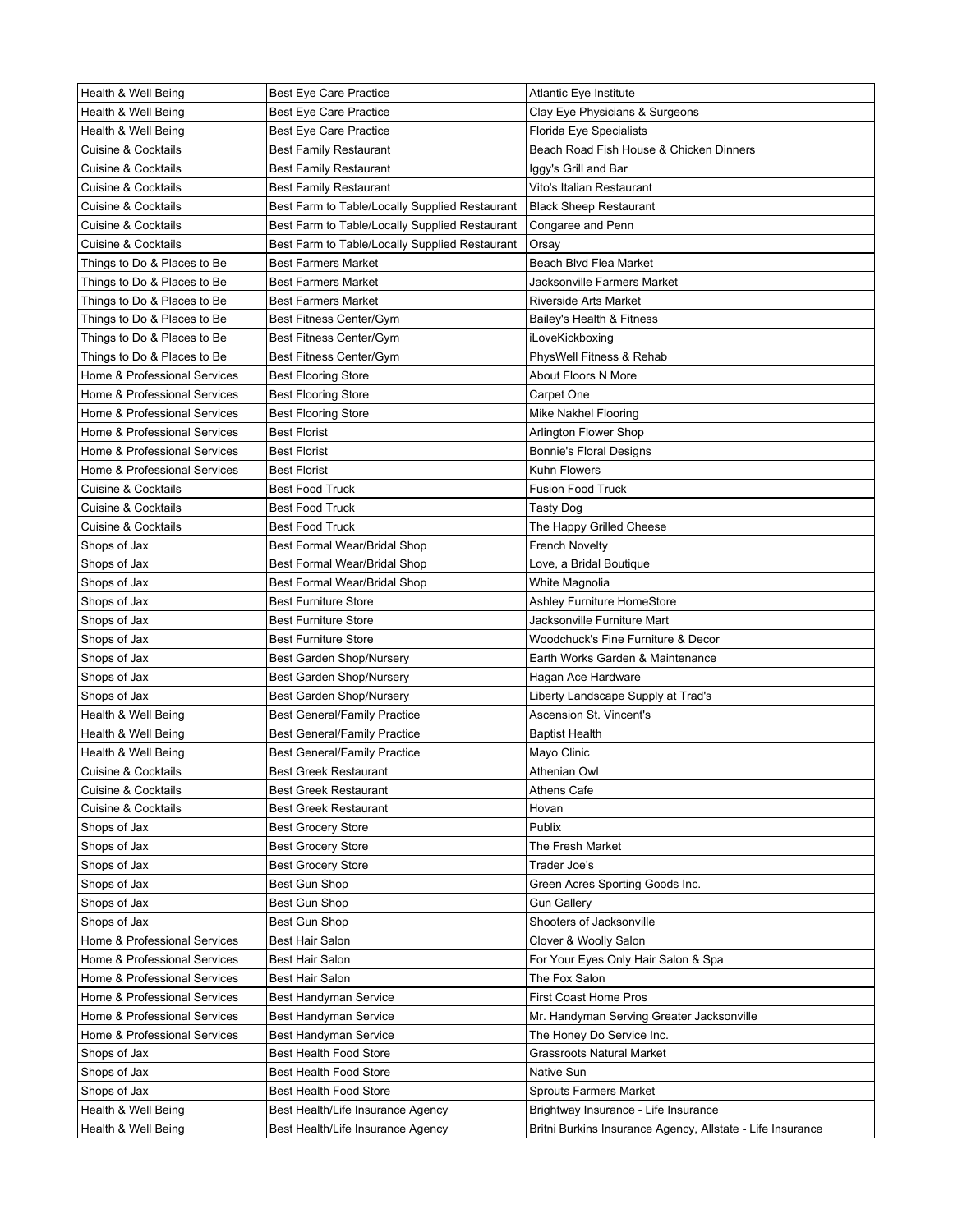| Health & Well Being            | Best Health/Life Insurance Agency                 | State Farm - Life Insurance                      |
|--------------------------------|---------------------------------------------------|--------------------------------------------------|
| Health & Well Being            | Best Hearing Aid Center                           | Clear Ear Medical Hearing                        |
| Health & Well Being            | Best Hearing Aid Center                           | Jacksonville Speech & Hearing Center             |
| Health & Well Being            | Best Hearing Aid Center                           | Staverman Hearing Centers                        |
| Real Estate & Finance          | <b>Best Home Builder</b>                          | <b>Dream Finders Homes</b>                       |
| Real Estate & Finance          | <b>Best Home Builder</b>                          | Lennar Homes                                     |
| Real Estate & Finance          | <b>Best Home Builder</b>                          | <b>Toll Brothers</b>                             |
| Home & Professional Services   | <b>Best Home Organizer</b>                        | First Coast Organizing                           |
| Home & Professional Services   | <b>Best Home Organizer</b>                        | Joanne's Simple Solutions                        |
| Home & Professional Services   | <b>Best Home Organizer</b>                        | Neat Jax                                         |
| Home & Professional Services   | Best Home Remodeling Company                      | Gifford Homes                                    |
| Home & Professional Services   | Best Home Remodeling Company                      | Mr. Handyman Serving Greater Jacksonville        |
| Home & Professional Services   | Best Home Remodeling Company                      | Smarter Remodeling                               |
| Health & Well Being            | <b>Best Hospital</b>                              | Ascension St. Vincent's                          |
| Health & Well Being            | <b>Best Hospital</b>                              | <b>Baptist Health</b>                            |
| Health & Well Being            | <b>Best Hospital</b>                              | Mayo Clinic                                      |
| Cuisine & Cocktails            | <b>Best Ice Cream</b>                             | <b>Bruster's Ice Cream</b>                       |
| <b>Cuisine &amp; Cocktails</b> | <b>Best Ice Cream</b>                             | Dreamette                                        |
| Cuisine & Cocktails            | <b>Best Ice Cream</b>                             | Whit's Frozen Custard                            |
| <b>Cuisine &amp; Cocktails</b> | <b>Best Italian Restaurant</b>                    | Catullo's Italian                                |
| <b>Cuisine &amp; Cocktails</b> | <b>Best Italian Restaurant</b>                    | Enza's Italian Restaurant                        |
| <b>Cuisine &amp; Cocktails</b> | <b>Best Italian Restaurant</b>                    | Vito's Italian Restaurant                        |
| People, Places & Faces of Jax  | Best Jacksonville College/University              | Florida State College at Jacksonville            |
| People, Places & Faces of Jax  | Best Jacksonville College/University              | Jacksonville University                          |
| People, Places & Faces of Jax  | Best Jacksonville College/University              | University of North Florida                      |
| Shops of Jax                   | <b>Best Jewelry Store</b>                         | Beard's Jewelry                                  |
| Shops of Jax                   | <b>Best Jewelry Store</b>                         | Miriam's Jewelry                                 |
| Shops of Jax                   | <b>Best Jewelry Store</b>                         | Underwood Jewelers                               |
| Things to Do & Places to Be    | Best Kid's Birthday Party Experience              | Main Event                                       |
| Things to Do & Places to Be    | Best Kid's Birthday Party Experience              | Pump It Up                                       |
| Things to Do & Places to Be    | Best Kid's Birthday Party Experience              | Tersak's Family Martial Arts Academy             |
| Things to Do & Places to Be    | <b>Best Kids Entertainment</b>                    | Adventure Landing                                |
| Things to Do & Places to Be    | <b>Best Kids Entertainment</b>                    | Jacksonville Zoo and Gardens                     |
| Things to Do & Places to Be    | <b>Best Kids Entertainment</b>                    | Main Event                                       |
| Home & Professional Services   | Best Landscaping Company                          | Beautiful Blooms Landscaping                     |
| Home & Professional Services   | <b>Best Landscaping Company</b>                   | Earth Works Garden & Maintenance                 |
| Home & Professional Services   | Best Landscaping Company                          | Horizon Landscaping of Jacksonville              |
| Home & Professional Services   | Best Law Firm                                     | Coker Law                                        |
| Home & Professional Services   | <b>Best Law Firm</b>                              | Phillips & Hunt                                  |
| Home & Professional Services   | <b>Best Law Firm</b>                              | Tyson and Denson, PLLC                           |
| Home & Professional Services   | <b>Best Lawn Service</b>                          | Earth Works Garden & Maintenance                 |
| Home & Professional Services   | <b>Best Lawn Service</b>                          | Peninsular Pest Control                          |
| Home & Professional Services   | <b>Best Lawn Service</b>                          | Pro Care Lawn and Pest                           |
| Shops of Jax                   | Best Liquor/Wine Store                            | ABC Fine Wine & Spirits                          |
| Shops of Jax                   | Best Liquor/Wine Store                            | Broudy's Liquors                                 |
| Shops of Jax                   | Best Liquor/Wine Store                            | Total Wine & More                                |
| Things to Do & Places to Be    | <b>Best Live Music Venue</b>                      | Daily's Place                                    |
| Things to Do & Places to Be    | <b>Best Live Music Venue</b>                      | <b>Florida Theatre</b>                           |
| Things to Do & Places to Be    | <b>Best Live Music Venue</b>                      | The St. Augustine Amphitheatre                   |
| Things to Do & Places to Be    | <b>Best Live Theatre</b>                          | Alhambra Theatre & Dining                        |
| Things to Do & Places to Be    | <b>Best Live Theatre</b>                          | <b>Florida Theatre</b>                           |
| Things to Do & Places to Be    | <b>Best Live Theatre</b>                          | Theatre Jacksonville                             |
| Cuisine & Cocktails            | Best Local Asian Restaurant                       | <b>Blue Bamboo</b>                               |
| Cuisine & Cocktails            | Best Local Asian Restaurant                       | <b>Blue Orchid Thai Cuisine</b>                  |
| Cuisine & Cocktails            |                                                   |                                                  |
|                                |                                                   |                                                  |
| Cuisine & Cocktails            | Best Local Asian Restaurant<br>Best Local Bar/Pub | Hawkers Asian Street Fare<br>Culhane's Irish Pub |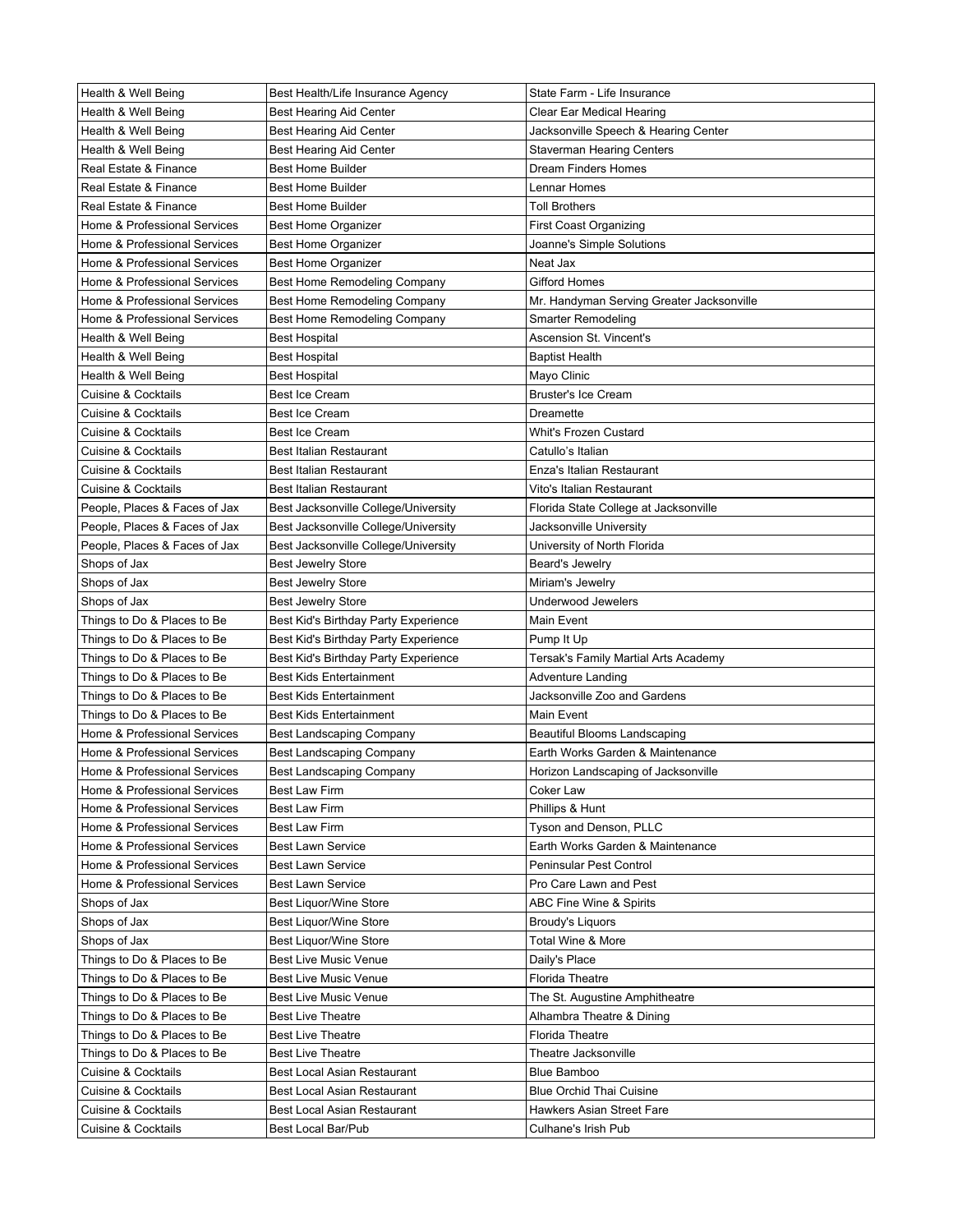| <b>Cuisine &amp; Cocktails</b> | <b>Best Local Bar/Pub</b>                        | Sidecar                                 |
|--------------------------------|--------------------------------------------------|-----------------------------------------|
| Cuisine & Cocktails            | <b>Best Local Bar/Pub</b>                        | Wicked Barley Brewing Company           |
| Cuisine & Cocktails            | Best Local Brewery/Distillery                    | <b>Bold City Brewery</b>                |
| Cuisine & Cocktails            | Best Local Brewery/Distillery                    | <b>Intuition Ale Works</b>              |
| Cuisine & Cocktails            | Best Local Brewery/Distillery                    | Wicked Barley Brewing Company           |
| Cuisine & Cocktails            | <b>Best Local Chocolatier</b>                    | Kilwins                                 |
| Cuisine & Cocktails            | <b>Best Local Chocolatier</b>                    | Peterbrooke Chocolatier                 |
| <b>Cuisine &amp; Cocktails</b> | <b>Best Local Chocolatier</b>                    | Sweet Pete's Candy                      |
| Real Estate & Finance          | Best Local Home Builder (Duval, St. Johns, Clay, | <b>Cornerstone Homes</b>                |
| Real Estate & Finance          | Best Local Home Builder (Duval, St. Johns, Clay, | <b>Gifford Homes</b>                    |
| Real Estate & Finance          | Best Local Home Builder (Duval, St. Johns, Clay, | <b>SEDA New Homes</b>                   |
| <b>Cuisine &amp; Cocktails</b> | <b>Best Local Mexican Restaurant</b>             | Cantina Louie                           |
| <b>Cuisine &amp; Cocktails</b> | Best Local Mexican Restaurant                    | La Nopalera Mexican Restaurant          |
| <b>Cuisine &amp; Cocktails</b> | Best Local Mexican Restaurant                    | TacoLu                                  |
| Things to Do & Places to Be    | Best Local Non-Profit Organization               | <b>Feeding Northeast Florida</b>        |
| Things to Do & Places to Be    | Best Local Non-Profit Organization               | Jacksonville Speech & Hearing Center    |
| Things to Do & Places to Be    | Best Local Non-Profit Organization               | Junior League of Jacksonville           |
| Things to Do & Places to Be    | <b>Best Marina</b>                               | <b>Beach Marine</b>                     |
| Things to Do & Places to Be    | <b>Best Marina</b>                               | Doctors Lake Marina                     |
| Things to Do & Places to Be    |                                                  |                                         |
|                                | <b>Best Marina</b>                               | Julington Creek Marina                  |
| Things to Do & Places to Be    | <b>Best Martial Arts Studio</b>                  | All-Star Martial Arts                   |
| Things to Do & Places to Be    | <b>Best Martial Arts Studio</b>                  | Karate America                          |
| Things to Do & Places to Be    | <b>Best Martial Arts Studio</b>                  | Tersak's Family Martial Arts Academy    |
| Shops of Jax                   | <b>Best Mattress Store</b>                       | Ashley Furniture HomeStore              |
| Shops of Jax                   | <b>Best Mattress Store</b>                       | Mattress Firm                           |
| Shops of Jax                   | <b>Best Mattress Store</b>                       | Mattress Recliner Fit 123               |
| Health & Well Being            | <b>Best Medical Spa/Aesthetics</b>               | Aesthetix Plus Medical Spa              |
| Health & Well Being            | <b>Best Medical Spa/Aesthetics</b>               | Natural Look Medical Spa                |
| Health & Well Being            | <b>Best Medical Spa/Aesthetics</b>               | Ponte Vedra plastic Surgery             |
| Real Estate & Finance          | Best Mortgage Company                            | Community First Credit Union            |
| Real Estate & Finance          | Best Mortgage Company                            | Navy Federal Credit Union               |
| Real Estate & Finance          | Best Mortgage Company                            | VyStar Credit Union                     |
| Home & Professional Services   | <b>Best Moving Company</b>                       | Stewart Moving & Storage                |
| Home & Professional Services   | <b>Best Moving Company</b>                       | Suddath                                 |
| Home & Professional Services   | <b>Best Moving Company</b>                       | Two Men and a Truck                     |
| Things to Do & Places to Be    | <b>Best Museum</b>                               | Cummer Museum of Art & Gardens          |
| Things to Do & Places to Be    | <b>Best Museum</b>                               | <b>MOSH</b>                             |
| Things to Do & Places to Be    | <b>Best Museum</b>                               | Museum Of Contemporary Art Jacksonville |
| Home & Professional Services   | <b>Best Music School</b>                         | Jacksonville School of Music            |
| Home & Professional Services   | <b>Best Music School</b>                         | Joel Pace Piano and Music               |
| Home & Professional Services   | <b>Best Music School</b>                         | Morris Music Academy                    |
| Home & Professional Services   | Best Nail Salon                                  | BAJ Nails and Day Spa                   |
| Home & Professional Services   | <b>Best Nail Salon</b>                           | For Your Eyes Only Hair Salon & Spa     |
| Home & Professional Services   | <b>Best Nail Salon</b>                           | <b>MANI PEDI SPA</b>                    |
| People, Places & Faces of Jax  | Best New Business (New as of 8/1/19)             | Beach Road Fish House & Chicken Dinners |
| People, Places & Faces of Jax  | Best New Business (New as of 8/1/19)             | Prati Italia                            |
| People, Places & Faces of Jax  | Best New Business (New as of 8/1/19)             | Social House Coffee                     |
| Auto & More                    | Best New Car Dealership                          | Coggin Automotive Group                 |
| Auto & More                    | Best New Car Dealership                          | Nimnicht Family of Dealerships          |
| Auto & More                    | Best New Car Dealership                          | Tom Bush Family of Dealers              |
| <b>Cuisine &amp; Cocktails</b> | Best New Restaurant (Open as of 8/1/19)          | Beach Road Fish House & Chicken Dinners |
| Cuisine & Cocktails            | Best New Restaurant (Open as of 8/1/19)          | Midtown Table                           |
| Cuisine & Cocktails            | Best New Restaurant (Open as of 8/1/19)          | The Local - Neptune                     |
| Health & Well Being            | <b>Best Orthodontic Practice</b>                 | Beaches Orthodontics                    |
| Health & Well Being            | <b>Best Orthodontic Practice</b>                 | Joy Orthodontics                        |
| Health & Well Being            | <b>Best Orthodontic Practice</b>                 | Lazzara Orthodontics                    |
|                                |                                                  |                                         |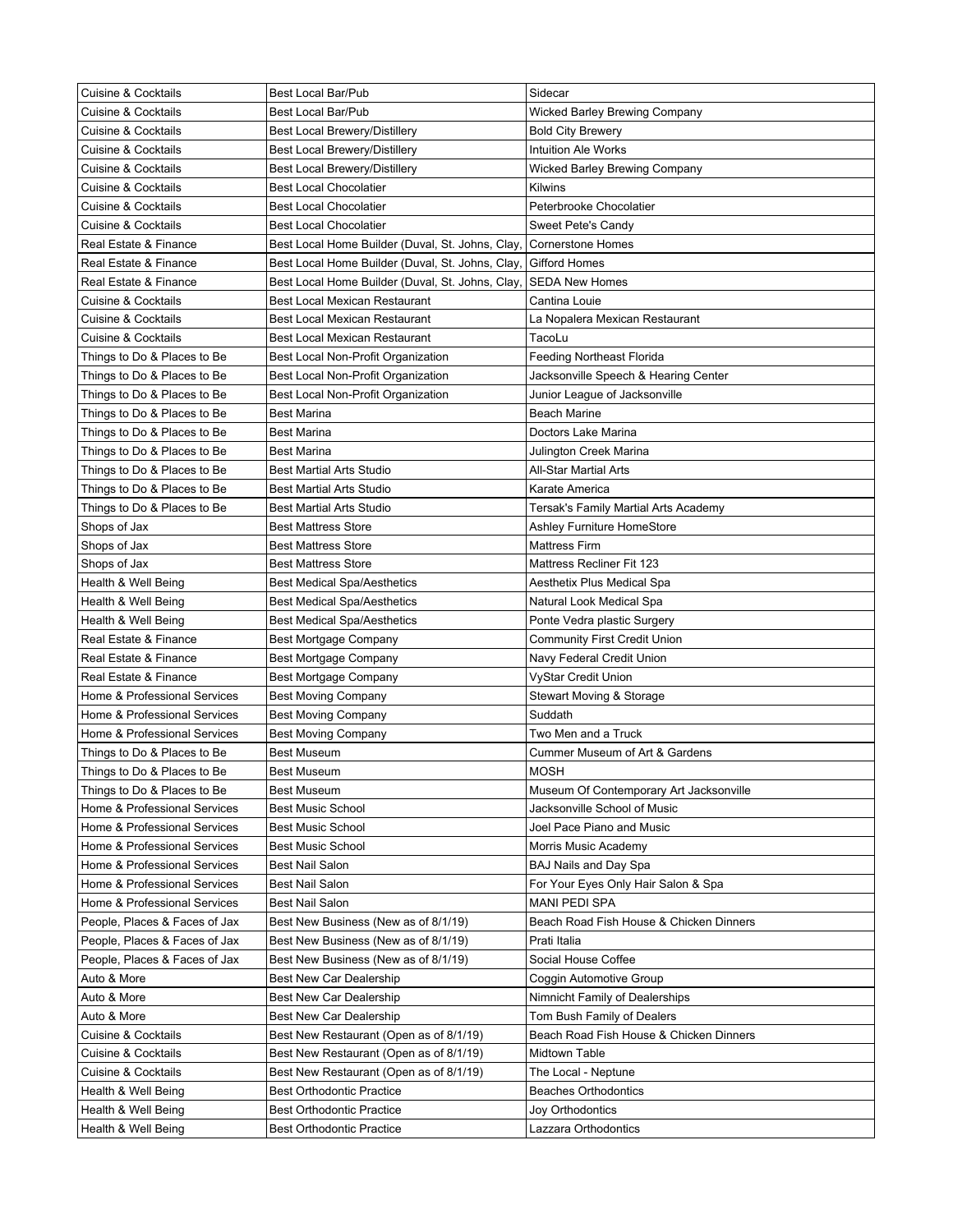| Health & Well Being           | <b>Best Orthopedic Practice</b>                                                           | Boger's Shoes - Brett Boger Board Certified Pedorthist          |
|-------------------------------|-------------------------------------------------------------------------------------------|-----------------------------------------------------------------|
| Health & Well Being           | <b>Best Orthopedic Practice</b>                                                           | Jacksonville Orthopedic Institute                               |
| Health & Well Being           | <b>Best Orthopedic Practice</b>                                                           | Southeast Orthopedic Specialists                                |
| Cuisine & Cocktails           | Best Outdoor Dining                                                                       | Beach Road Fish House & Chicken Dinners                         |
| Cuisine & Cocktails           | <b>Best Outdoor Dining</b>                                                                | Cap's On the Water                                              |
| Cuisine & Cocktails           | Best Outdoor Dining                                                                       | Iggy's Grill and Bar                                            |
| Cuisine & Cocktails           | Best Pancakes                                                                             | Beach Diner                                                     |
| Cuisine & Cocktails           | <b>Best Pancakes</b>                                                                      | Grumpy's Restaurant                                             |
| Cuisine & Cocktails           | <b>Best Pancakes</b>                                                                      | Metro Diner                                                     |
| Health & Well Being           | <b>Best Pediatric Practice</b>                                                            | Angel Kids Pediatrics                                           |
| Health & Well Being           | <b>Best Pediatric Practice</b>                                                            | Carithers Pediatric Group                                       |
| Health & Well Being           | <b>Best Pediatric Practice</b>                                                            | Jacksonville Pediatrics                                         |
| Home & Professional Services  | <b>Best Pest Control</b>                                                                  | <b>McCall Service</b>                                           |
| Home & Professional Services  | <b>Best Pest Control</b>                                                                  | Peninsular Pest Control                                         |
| Home & Professional Services  | <b>Best Pest Control</b>                                                                  | <b>Turner Pest Control</b>                                      |
| Home & Professional Services  | Best Pet Boarding                                                                         | Dog Days & Cat Naps                                             |
| Home & Professional Services  | Best Pet Boarding                                                                         | Dogtown                                                         |
| Home & Professional Services  | Best Pet Boarding                                                                         | Pet Paradise                                                    |
| Home & Professional Services  | <b>Best Pet Sitting Service</b>                                                           | 9 to 5 Pets                                                     |
| Home & Professional Services  | <b>Best Pet Sitting Service</b>                                                           | Bad to the Bone Pet Care                                        |
| Home & Professional Services  | <b>Best Pet Sitting Service</b>                                                           | Dog Days & Cat Naps                                             |
| Home & Professional Services  | Best Photographer                                                                         | Beata Chipman Photography                                       |
| Home & Professional Services  | <b>Best Photographer</b>                                                                  | Nature's Child Photography                                      |
| Home & Professional Services  | Best Photographer                                                                         | Sarah Hedden Photography                                        |
| Health & Well Being           | Best Physical Therapy/Rehabilitation Center                                               | <b>Brooks Rehabilitation</b>                                    |
| Health & Well Being           | Best Physical Therapy/Rehabilitation Center                                               | Fyzical Jacksonville                                            |
| Health & Well Being           | Best Physical Therapy/Rehabilitation Center                                               | Jacksonville Orthopedic Institute                               |
| Cuisine & Cocktails           | Best Pizza                                                                                | <b>Mellow Mushroom</b>                                          |
| Cuisine & Cocktails           | Best Pizza                                                                                | V Pizza                                                         |
| Cuisine & Cocktails           | Best Pizza                                                                                | Vito's Italian Restaurant                                       |
| People, Places & Faces of Jax | Best Place to Work - Large (100+ Employees)                                               | Brightway Insurance                                             |
| People, Places & Faces of Jax | Best Place to Work - Large (100+ Employees)                                               | Snyder Heating & Air Conditioning                               |
| People, Places & Faces of Jax | Best Place to Work - Large (100+ Employees)                                               | Suddath                                                         |
| People, Places & Faces of Jax | Best Place to Work - Medium (25 - 99 Employees] Corporate Traffic Logistics               |                                                                 |
| People, Places & Faces of Jax | Best Place to Work - Medium (25 - 99 Employees Sleiman Enterprises                        |                                                                 |
| People, Places & Faces of Jax | Best Place to Work - Medium (25 - 99 Employees St. Patrick Catholic School                |                                                                 |
| People, Places & Faces of Jax | Best Place to Work - Small (Less than 25 Employ Britni Burkins Insurance Agency, Allstate |                                                                 |
| People, Places & Faces of Jax | Best Place to Work - Small (Less than 25 Employ Doctors Lake Family Dental                |                                                                 |
| People, Places & Faces of Jax | Best Place to Work - Small (Less than 25 Employe JADA Roofing, LLC                        |                                                                 |
| Home & Professional Services  | <b>Best Plumber</b>                                                                       | David Gray Plumbing                                             |
| Home & Professional Services  | Best Plumber                                                                              | <b>Fenwick Home Services</b>                                    |
| Home & Professional Services  | Best Plumber                                                                              | J Whitehead Plumbing                                            |
| Health & Well Being           | <b>Best Podiatrist</b>                                                                    | First Coast Foot and Ankle Clinic                               |
| Health & Well Being           | <b>Best Podiatrist</b>                                                                    | Florida Foot & Ankle                                            |
| Health & Well Being           | <b>Best Podiatrist</b>                                                                    | Podiatry Associates of Florida                                  |
| Auto & More                   | <b>Best Power Sport Dealership</b>                                                        | <b>Cycles of Jacksonville</b>                                   |
| Auto & More                   | <b>Best Power Sport Dealership</b>                                                        | <b>Holeshot Powersports</b>                                     |
| Auto & More                   | <b>Best Power Sport Dealership</b>                                                        | Jacksonville Power Sports                                       |
| People, Places & Faces of Jax | <b>Best Private School</b>                                                                | Holy Family Catholic School                                     |
| People, Places & Faces of Jax |                                                                                           | St. Patrick Catholic School                                     |
|                               | Best Private School                                                                       |                                                                 |
| People, Places & Faces of Jax | Best Private School                                                                       | The Bolles School                                               |
| Real Estate & Finance         | Best Real Estate Agent                                                                    | Dela Pozo - Dela Sells Jax with Florida Homes Realty & Mortgage |
| Real Estate & Finance         | Best Real Estate Agent                                                                    | Joanie Heighes - ENGEL & VÖLKERS Jacksonville Beach             |
| Real Estate & Finance         | Best Real Estate Agent                                                                    | Jody Caputo - Round Table Realty                                |
| Real Estate & Finance         | Best Real Estate Broker/Agency                                                            | <b>Fluid Realty</b>                                             |
| Real Estate & Finance         | Best Real Estate Broker/Agency                                                            | <b>Herron Real Estate</b>                                       |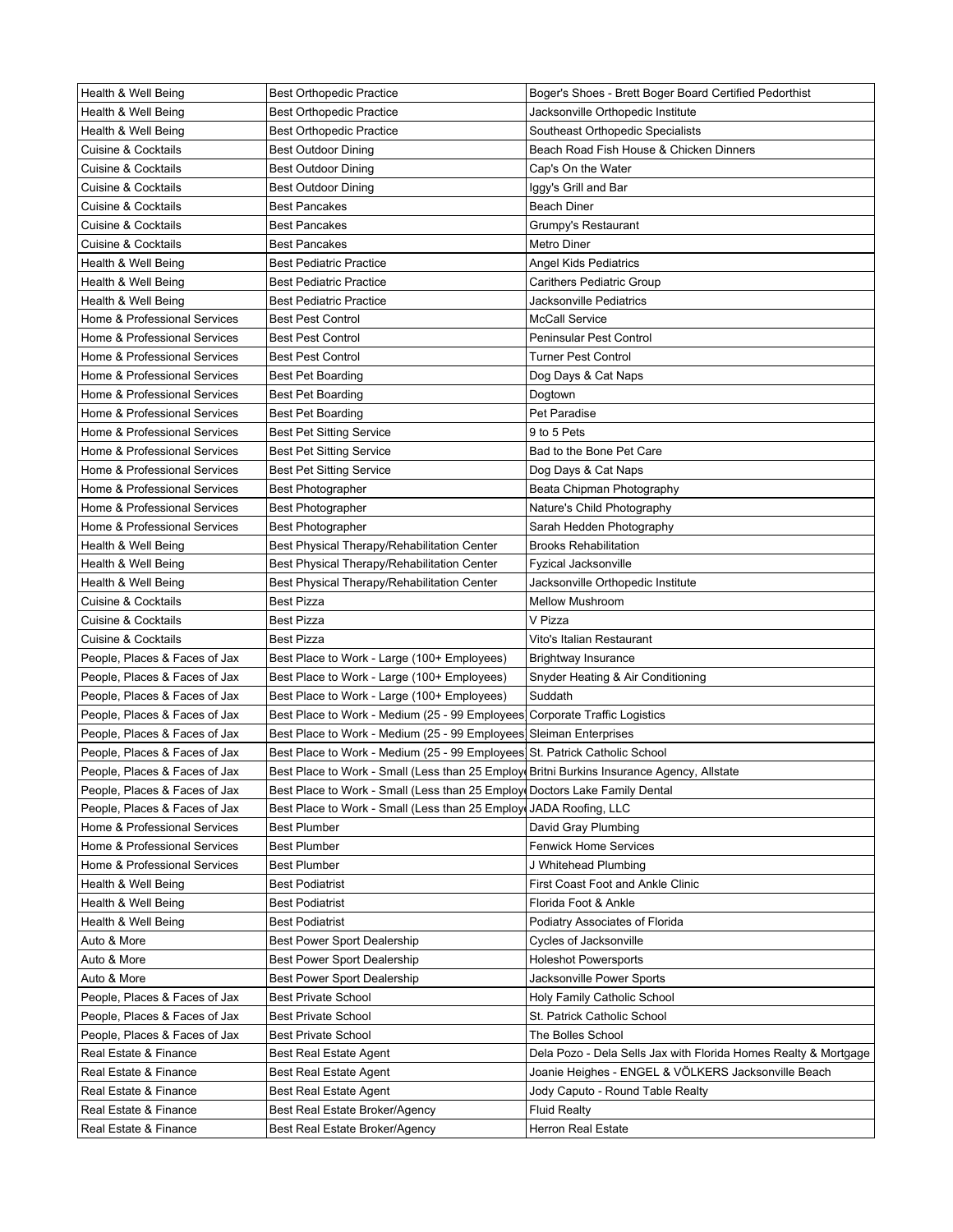| Real Estate & Finance                      | Best Real Estate Broker/Agency                                       | <b>Momentum Realty</b>                     |
|--------------------------------------------|----------------------------------------------------------------------|--------------------------------------------|
| <b>Cuisine &amp; Cocktails</b>             | <b>Best Restaurant Overall</b>                                       | lggy's Grill and Bar                       |
| Cuisine & Cocktails                        | <b>Best Restaurant Overall</b>                                       | Metro Diner                                |
| Cuisine & Cocktails                        | <b>Best Restaurant Overall</b>                                       | Vito's Italian Restaurant                  |
| Home & Professional Services               | <b>Best Roofer</b>                                                   | <b>ELO Restoration</b>                     |
| Home & Professional Services               | <b>Best Roofer</b>                                                   | JADA Roofing LLC                           |
| Home & Professional Services               | <b>Best Roofer</b>                                                   | Quality Discount Roofing & Construction    |
| Cuisine & Cocktails                        | Best Rooftop Restaurant/Bar                                          | <b>Black Sheep Restaurant</b>              |
| Cuisine & Cocktails                        | Best Rooftop Restaurant/Bar                                          | <b>Cowford Chophouse</b>                   |
| Cuisine & Cocktails                        | Best Rooftop Restaurant/Bar                                          | River & Post                               |
| Auto & More                                | <b>Best RV Dealership</b>                                            | Campers Inn RV                             |
| Auto & More                                | <b>Best RV Dealership</b>                                            | General RV                                 |
| Auto & More                                | <b>Best RV Dealership</b>                                            | Travel Camp                                |
| <b>Cuisine &amp; Cocktails</b>             | <b>Best Salads</b>                                                   | <b>French Pantry</b>                       |
| <b>Cuisine &amp; Cocktails</b>             | <b>Best Salads</b>                                                   | Iggy's Grill and Bar                       |
| <b>Cuisine &amp; Cocktails</b>             | <b>Best Salads</b>                                                   | The Loop Restaurant                        |
| <b>Cuisine &amp; Cocktails</b>             | <b>Best Sandwich/Sub</b>                                             | Angie's Subs                               |
| Cuisine & Cocktails                        | <b>Best Sandwich/Sub</b>                                             | <b>Firehouse Subs</b>                      |
| <b>Cuisine &amp; Cocktails</b>             | <b>Best Sandwich/Sub</b>                                             | Iggy's Grill and Bar                       |
| <b>Cuisine &amp; Cocktails</b>             | <b>Best Seafood Restaurant</b>                                       | Beach Road Fish House & Chicken Dinners    |
| <b>Cuisine &amp; Cocktails</b>             | <b>Best Seafood Restaurant</b>                                       | Safe Harbor Seafood Market & Restaurant    |
| <b>Cuisine &amp; Cocktails</b>             | <b>Best Seafood Restaurant</b>                                       | Vito's Italian Restaurant                  |
| Health & Well Being                        | Best Senior/Assisted Living Facility                                 | Cypress Village                            |
|                                            |                                                                      | River Garden Hebrew Home                   |
| Health & Well Being<br>Health & Well Being | Best Senior/Assisted Living Facility                                 | Westminster Woods on Julington Creek       |
| <b>Cuisine &amp; Cocktails</b>             | Best Senior/Assisted Living Facility<br><b>Best Southern Cuisine</b> | Metro Diner                                |
|                                            |                                                                      | Shut Em Down Authentic Southern Restaurant |
| Cuisine & Cocktails                        | <b>Best Southern Cuisine</b>                                         |                                            |
| Cuisine & Cocktails                        | <b>Best Southern Cuisine</b>                                         | The Potters House Soul Food Bistro         |
| Cuisine & Cocktails                        | <b>Best Special Occasion Restaurant</b>                              | Cowford Chophouse                          |
| Cuisine & Cocktails                        | <b>Best Special Occasion Restaurant</b>                              | Restaurant Orsay                           |
| Cuisine & Cocktails<br>Shops of Jax        | <b>Best Special Occasion Restaurant</b>                              | Vito's Italian Restaurant                  |
| Shops of Jax                               | <b>Best Specialty Shoe Store</b><br><b>Best Specialty Shoe Store</b> | Boger's Shoes<br>Carla's                   |
| Shops of Jax                               | <b>Best Specialty Shoe Store</b>                                     | <b>Feet First Shoes</b>                    |
| Cuisine & Cocktails                        |                                                                      | Gators Dockside                            |
|                                            | Best Sports Bar                                                      | Miller's Ale House                         |
| Cuisine & Cocktails                        | Best Sports Bar                                                      |                                            |
| Cuisine & Cocktails                        | Best Sports Bar                                                      | <b>Strings Sports Brewery</b>              |
| Home & Professional Services               | <b>Best Storage Facility</b>                                         | <b>Atlantic Self Storage</b>               |
| Home & Professional Services               | <b>Best Storage Facility</b>                                         | Cubesmart<br>Suddath                       |
| Home & Professional Services               | <b>Best Storage Facility</b>                                         |                                            |
| Cuisine & Cocktails                        | <b>Best Thai Restaurant</b>                                          | <b>Blue Orchid Thai Cuisine</b>            |
| Cuisine & Cocktails                        | <b>Best Thai Restaurant</b>                                          | Lemongrass Thai Bistro                     |
| <b>Cuisine &amp; Cocktails</b>             | <b>Best Thai Restaurant</b>                                          | Pattaya Thai                               |
| Home & Professional Services               | <b>Best Towing Company</b>                                           | <b>ASAP Towing &amp; Storage</b>           |
| Home & Professional Services               | <b>Best Towing Company</b>                                           | Pink's Towing                              |
| Home & Professional Services               | <b>Best Towing Company</b>                                           | Troyz Towing and Storage                   |
| Things to Do & Places to Be                | <b>Best Trivia Night</b>                                             | Mellow Mushroom                            |
| Things to Do & Places to Be                | <b>Best Trivia Night</b>                                             | Time Out Sports Grill                      |
| Things to Do & Places to Be                | <b>Best Trivia Night</b>                                             | Wicked Barley                              |
| Home & Professional Services               | <b>Best Tutoring Service</b>                                         | Huntington Learning Center                 |
| Home & Professional Services               | <b>Best Tutoring Service</b>                                         | Kumon Math and Reading Center              |
| Home & Professional Services               | <b>Best Tutoring Service</b>                                         | Mandarin Reading Clinic                    |
| Shops of Jax                               | <b>Best Unique Shop</b>                                              | Eco Relics                                 |
| Shops of Jax                               | <b>Best Unique Shop</b>                                              | Midnight Sun Imports Inc                   |
| Shops of Jax                               | <b>Best Unique Shop</b>                                              | Open Road Leathers                         |
| Auto & More                                | Best Used Car Dealership                                             | CarMax                                     |